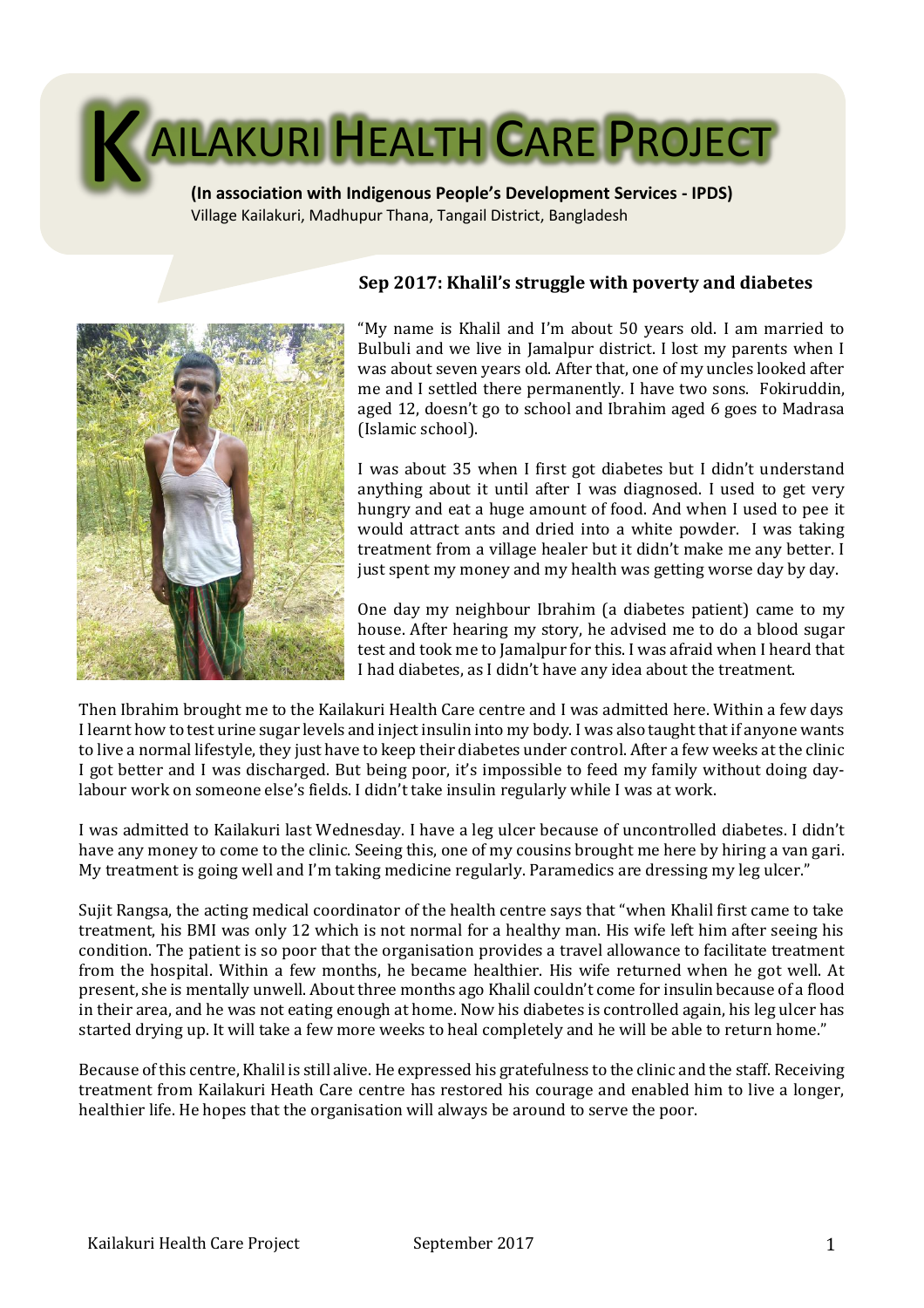## **BY PETER WILSON, COORDINATOR - NZ LINK GROUP**



**Link Group Annual General Meeting**. Ten people attended the AGM which was held in Auckland on Sept. 10<sup>th</sup>, 2017, including Nadine Vickers - freshly returned to New Zealand after eight months of volunteer work at the project.

**Drs. Jason and Merindy Morgenson:** Jason, Merindy and family plan to arrive in Bangladesh in mid-January 2018, provided NGO visas can be issued in time.

**Finances**. In presenting the accounts, NZ Link Group treasurer Glenn Baker paid tribute to the late Peter Reid who had audited the accounts free of charge for ten years from 2005 – 2015. It was noted that donations had been dropping and that NZ expenditure had exceeded income by \$41,872 in the past financial year. The Kailakuri management team and staff have identified measures they can take to reduce operating costs by about 15% with only a slight reduction in number of patients serviced. Reserves at hand are able to cover the deficit for the current year but income will have to be increased over the coming year in order to continue functioning at the same level.

**Situation at Kailakuri.** Nadine Vickers described how the Joint Committee had taken a decision that Kailakuri should become a registered independent Non Government Organisation (NGO) so as to be able to keep alive Edric Baker's vision of 'health services for the poor, by the poor'. This required registration with the Bangladesh Social Welfare Department (SWD) who recommended a change of name to one which would commemorate Edric as well as describe the NGO's activities. It was decided to call the new NGO 'Dr. Baker's Organisation for Well-Being.' Becoming an NGO involves quite a bit of paper work with the SWD and the NGO Bureau as well as some changes in the structure of the health centre governance. The bureaucratic paper work is going to take up to another year to complete. The changes in governance have involved the appointment of an independent Executive Committee and an Executive Director. Members of the Executive Committee are all respected members of the local community who have had a long association with Kailakuri. Pijon Nongmin was appointed as Executive Director.

The cooperating NGO Mati who has completed the Government liaison work for us over recent years, indicated that they are no longer able to do this, so an MOU has been signed with another NGO, Indigenous Peoples Development Services (IPDS) who will act for Kailakuri until such time as the Dr Baker's Organisation for Well-Being is fully registered and all the paperwork with the NGO Bureau completed. A new logo is being worked on. A number of staff will complete a formal one-year paramedic certification course alongside their normal work over the coming year. Several new supervising paramedics are to be appointed soon and Sister Julienne will visit from Dhaka to help in their selection. The GK medical school continue to supply internee Doctors as well as subsidised operations. The staff have worked very well on their own without senior medical supervision for the two years since Edric passed away but are beginning to feel the strain. Cognisant of this, Jason and Merindy have found funds to employ a Bangladeshi Dr for the interim period pending their arrival in country and completion of six months of language training, and two fully qualified doctors have offered to take turns fulfiling this need.

**Dr Edric Baker's Biography.** Kate Day has completed all field work, research and data processing. Six of the estimated 20 chapters have been written, and she is looking for grants to help with publication.

**Nadine Vickers** has now returned to Christchurch. She will graduate from a Masters in International Development in November, and hopes to join the New Zealand Police soon. Her husband Ratan Bormon has just received his New Zealand visa so he will join her soon and enrol in academic English studies. We are indebted to Nadine for all the hard work and support she has given to Kailakuri over the past four years. We are also searching for volunteers to fulfil the English Communications role in future.

S**peaking Programme South Island**. Nadine Vickers has kindly offered to make herself available to speak to any interested groups in the South Island between now and Christmas time.

**Speaking Programme North Island.** Peter Wilson will contact key persons in the North Island and arrange speakers for any interested group.